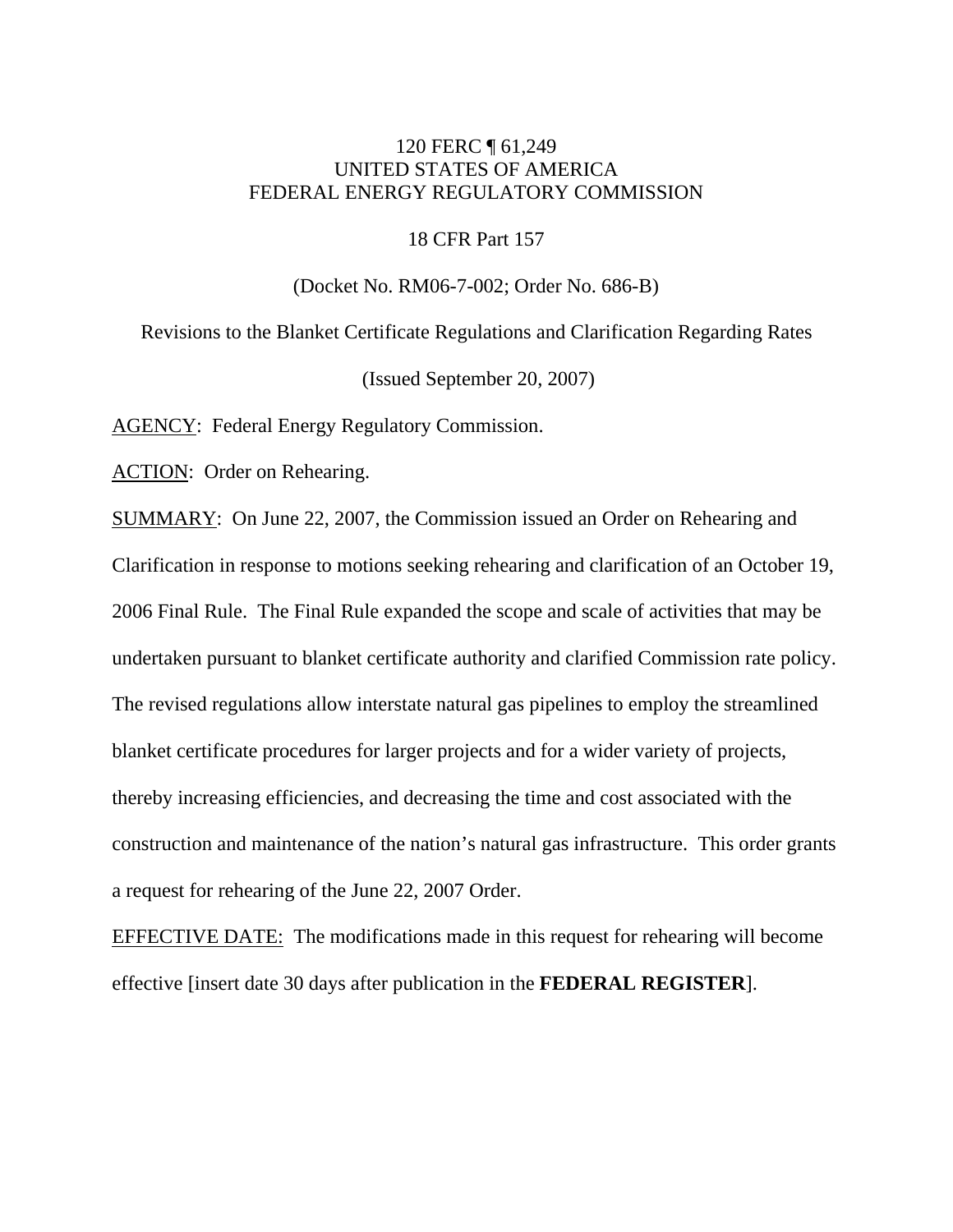#### FOR FURTHER INFORMATION CONTACT:

Gordon Wagner Office of the General Counsel Federal Energy Regulatory Commission 888 First Street, N.E. Washington, D.C. 20426 gordon.wagner@ferc.gov (202) 502-8947

Michael McGehee Office of Energy Projects Federal Energy Regulatory Commission 888 First Street, N.E. Washington, D.C. 20426 michael.mcgehee@ferc.gov (202) 502-8962

Lonnie Lister Office of Energy Projects Federal Energy Regulatory Commission 888 First Street, N.E. Washington, D.C. 20426 lonnie.lister@ferc.gov 202-502-8587

#### SUPPLEMENTARY INFORMATION :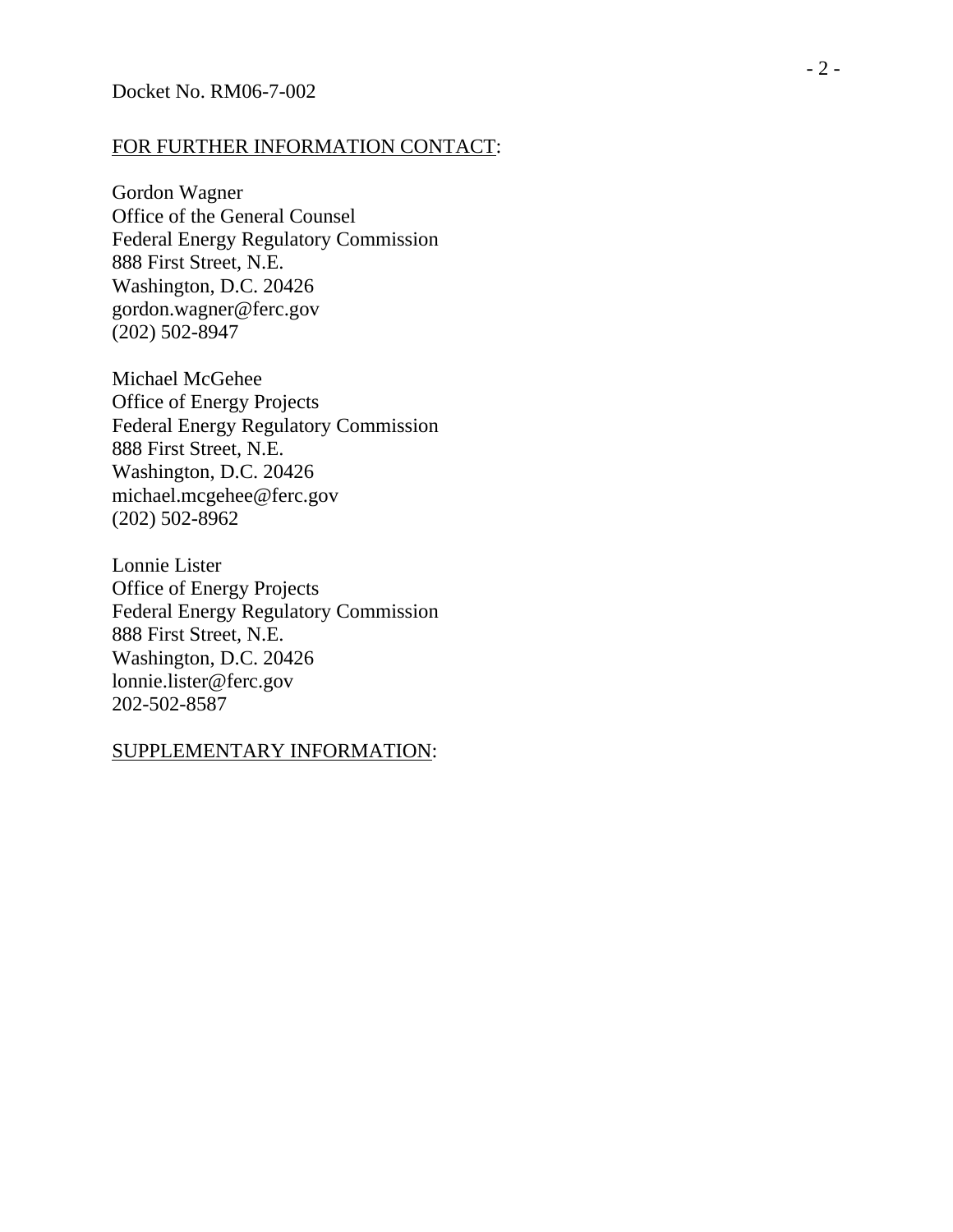# UNITED STATES OF AMERICA FEDERAL ENERGY REGULATORY COMMISSION

Before Commissioners: Joseph T. Kelliher, Chairman; Suedeen G. Kelly, Marc Spitzer, Philip D. Moeller, and Jon Wellinghoff.

Revisions to the Blanket Certificate Regulations Docket No. RM06-7-002 and Clarification Regarding Rates

# ORDER ON REHEARING

(Issued September 20, 2007)

#### **I. Introduction**

1. On October 19, 2006, the Federal Energy Regulatory Commission (Commission) issued a Final Rule in Order No. 686<sup>1</sup> amending Part 157, Subpart F, of its regulations to expand the scope and scale of activities that may be undertaken pursuant to blanket certificate authority by (1) broadening the types of natural gas projects permitted under blanket certificate authority to include certain mainline, storage, and liquefied natural gas (LNG) and synthetic gas pipeline facilities, and (2) increasing the blanket certificate project cost limits from \$8,200,000 to \$9,600,000 for automatic authorization projects

<sup>&</sup>lt;u>1</u> <sup>1</sup> Order No. 686, Revisions to the Blanket Certificate Regulations and Clarification Regarding Rates, 71 FR 63680 (October 31, 2006), FERC Stats & Regs ¶ 31,231 (2006). This rulemaking proceeding was initiated in response to a petition submitted under 18 CFR 385.207(a) (2007) of the Commission's regulations by the Interstate Natural Gas Association of America jointly with the Natural Gas Supply Association.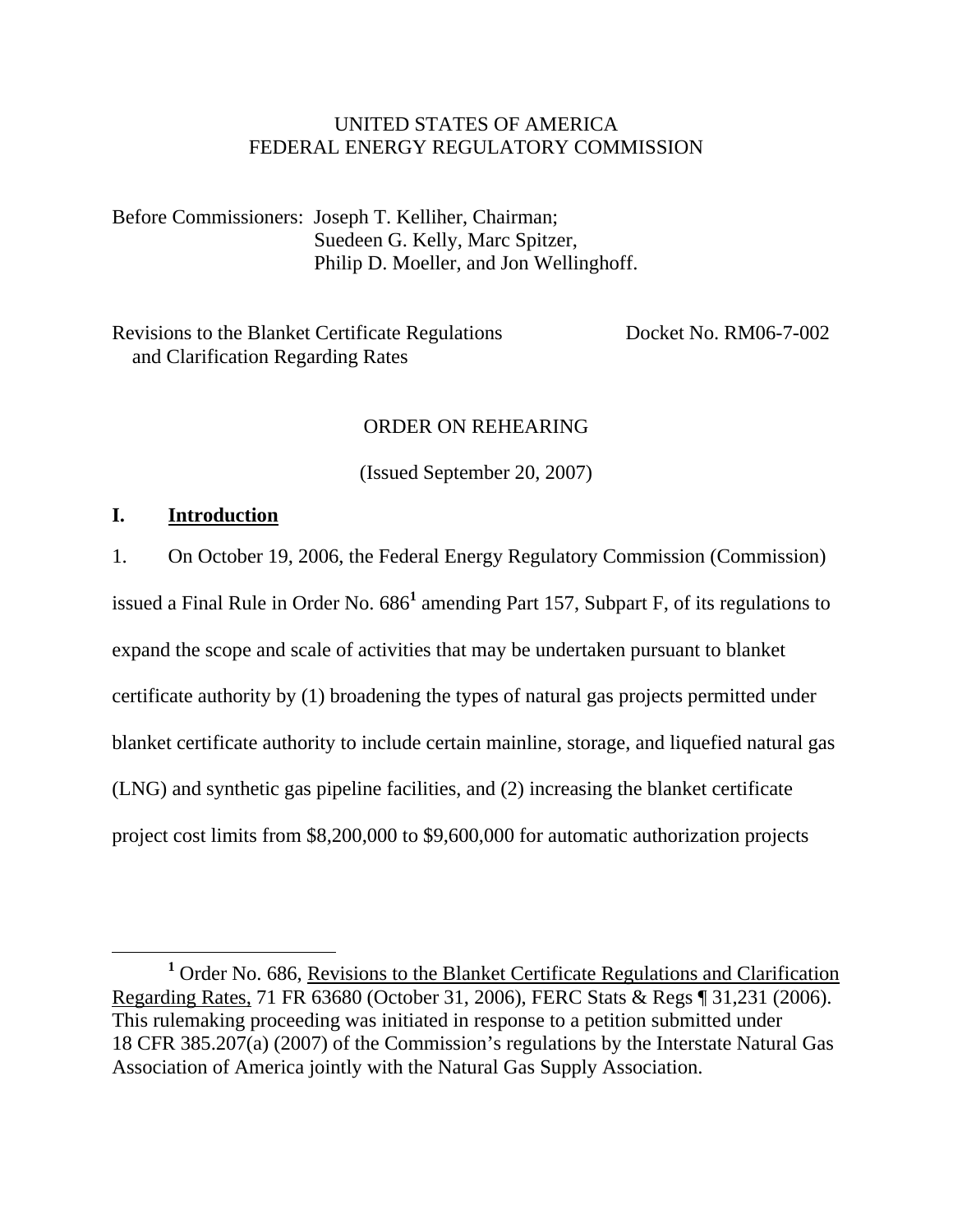and from \$22,700,000 to \$27,400,000 for prior notice projects.**<sup>2</sup>** In addition, Order No. 686 clarified that a natural gas company is not necessarily engaged in an unduly discriminatory practice if it charges different customers different rates for the same service when those customers commit to service on different dates. The revised blanket certificate regulations are intended to allow interstate natural gas companies to employ the streamlined blanket certificate procedures for larger projects and additional types of projects, thereby increasing efficiencies and decreasing the time and cost associated with the construction and maintenance of the nation's natural gas infrastructure. On June 22, 2007, the Commission issued an order in response to motions seeking rehearing and clarification of the October 2006 Final Rule.**<sup>3</sup>** In this order, for the reasons discussed below, the Commission grants a request for rehearing of the June 2007 Order.

#### **II. Request for Rehearing**

2. New § 157.210 permits companies to rely on blanket certificate authority to "acquire, construct, modify, replace, and operate natural gas mainline facilities, including compression and looping." Revised  $\S$  157.216(b)(2) provides for the abandonment of such facilities. The Interstate Natural Gas Association of America (INGAA) asked the Commission to clarify whether the Final Rule's revised § 157.216(b)(2) abandonment

**<sup>2</sup>** <sup>2</sup> These cost limits now stand at \$9,900,000 for an automatic authorization project and \$28,200,000 for a prior notice project. See Natural Gas Pipelines; Project Cost and Annual Limits, 72 FR 5614 (Feb. 7, 2007).

<sup>&</sup>lt;sup>3</sup> Order No. 686-A, <u>Order on Rehearing and Clarification</u>, 72 FR 37431 (July 10, 2007), FERC Statutes and Regulations ¶ 31,249 (2007)(June 2007 Order).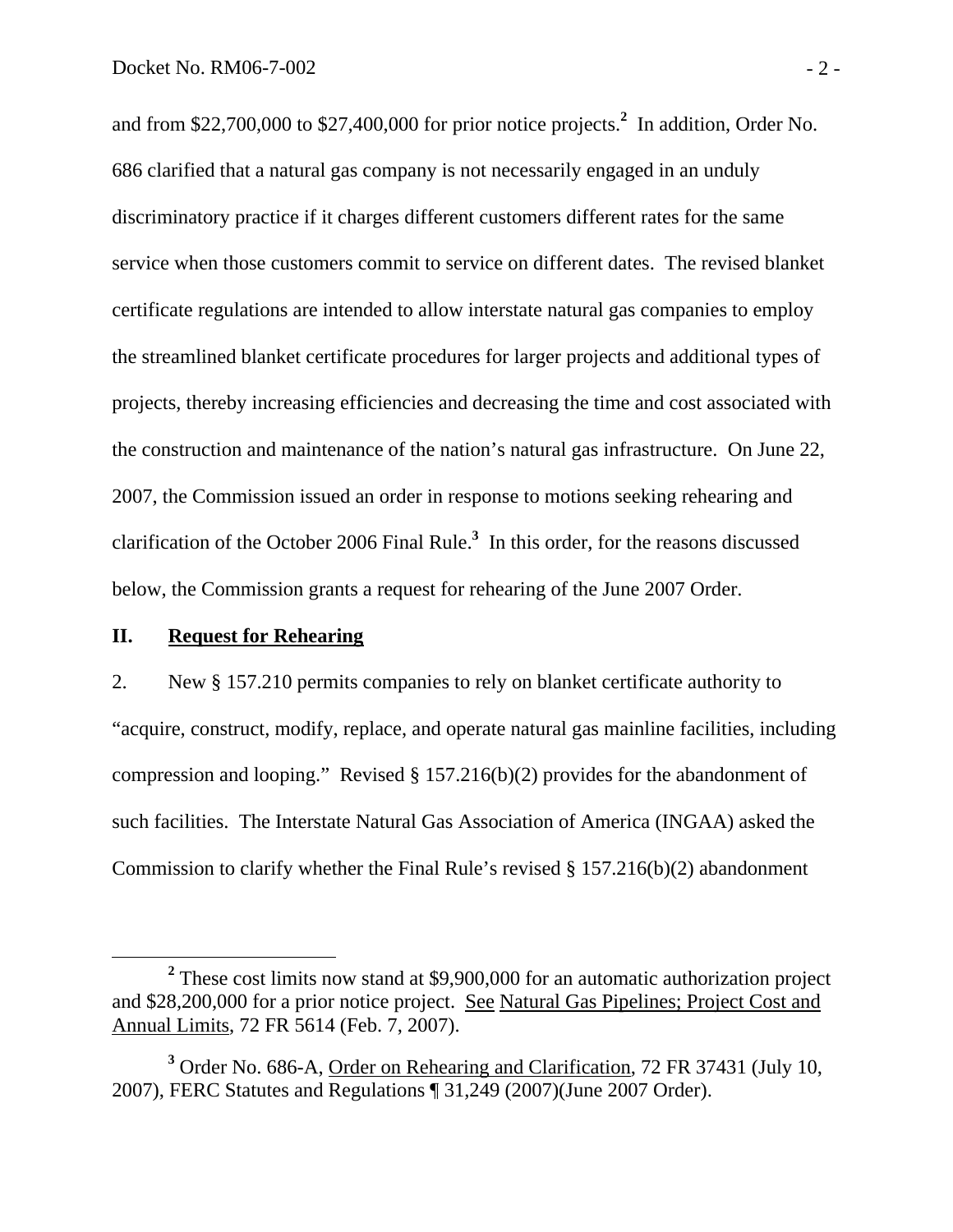provisions would apply exclusively to mainline facilities put in place under the new § 157.210 or would also apply to mainline facilities already in place.

3. In its June 2007 Order, the Commission stated that facilities which were constructed under case-specific certificate authorization, but which would have met the criteria for construction under the current blanket certificate program, may be abandoned pursuant to the provisions § 157.216(b). The Commission stated that in considering whether existing facilities would have met the criteria for blanket certificate authorization, "the facilities must have been installed subsequent to the Commission's implementation of the blanket certificate program and the facilities' original cost must have met the § 157.208 project cost cap in effect at the time of their construction."

4. INGAA requests rehearing of the June 2007 Order to ask the Commission to remove this qualification because it precludes § 157.216 abandonment of facilities put in place prior to 1982, i.e., the year the blanket certificate program was initiated. INGAA notes that the Commission did not impose the qualification that the project cost not exceed the blanket certificate cost cap in effect at the time of construction with respect to its 1999 expansion of the blanket certificate abandonment provisions to cover gas supply facilities and services.<sup>4</sup> INGAA contends rather than comparing the per project cost cap in effect at the time a facility was constructed with the facility's actual original cost, to

**<sup>4</sup>** <sup>4</sup> See Order No. 603, Revision of Existing Regulations under the Natural Gas Act, 64 FR 26572 (May 14, 1999), FERC Stats. & Regs. ¶ 31,073 (1999); Order No. 603-A, 64 FR 54522 at 54532-34 (Oct. 7, 1999), FERC Stats. & Regs. ¶ 31,081 at 30,936 (1999), adopting a similar approach with respect to automatic abandonments under 18 CFR 157.216(a) (2007).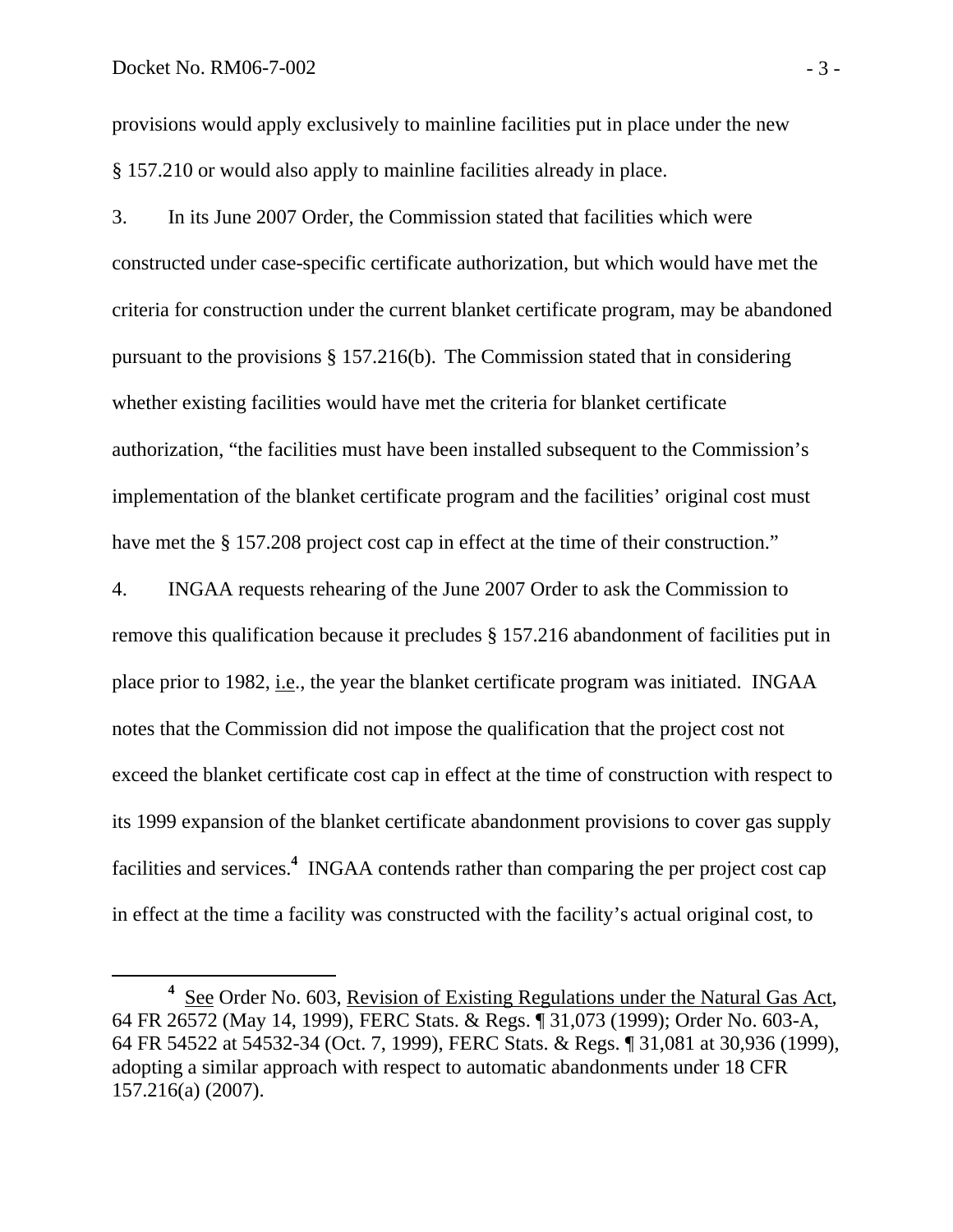determine whether the blanket certificate abandonment provisions might apply to an existing facility, the Commission should compare the per project cost cap currently in effect with the estimated cost to duplicate the facility today. INGAA states this approach will permit facilities put in place prior to the 1982 initiation of the blanket certificate program to qualify for abandonment under the blanket program.

5. The Commission will grant INGAA's request for rehearing. Instead of restricting § 157.216 abandonments to facilities put in place after the effective date of the blanket certificate program and comparing a facility's original cost to the cost cap in effect at the time the facility was placed in service, companies will be required to compare the estimated current cost to replicate an existing facility to the current § 157.208(d) per project cost cap. This will permit companies to employ blanket certificate authority to abandon a facility put in place under case-specific authority, provided the existing facility could qualify for authorization under the current blanket program

6. To effect this expansion of abandonment authority, the Commission will revise §§ 157.216(c)(1) and (d)(1) to specify that a company seeking to rely on its blanket certificate to abandon a facility which was not initially constructed or acquired under blanket certificate authority must estimate the current cost to replicate the facility. Provided the estimated current cost to replicate the facility would not exceed the currently-effective § 157.208(d) project cost cap, and provided the existing facility would qualify for authorization under the currently-effective blanket regulations, the company may rely on abandonment authority under § 157.216. Note that in calculating an estimated cost, the Commission anticipates a company will account for the current values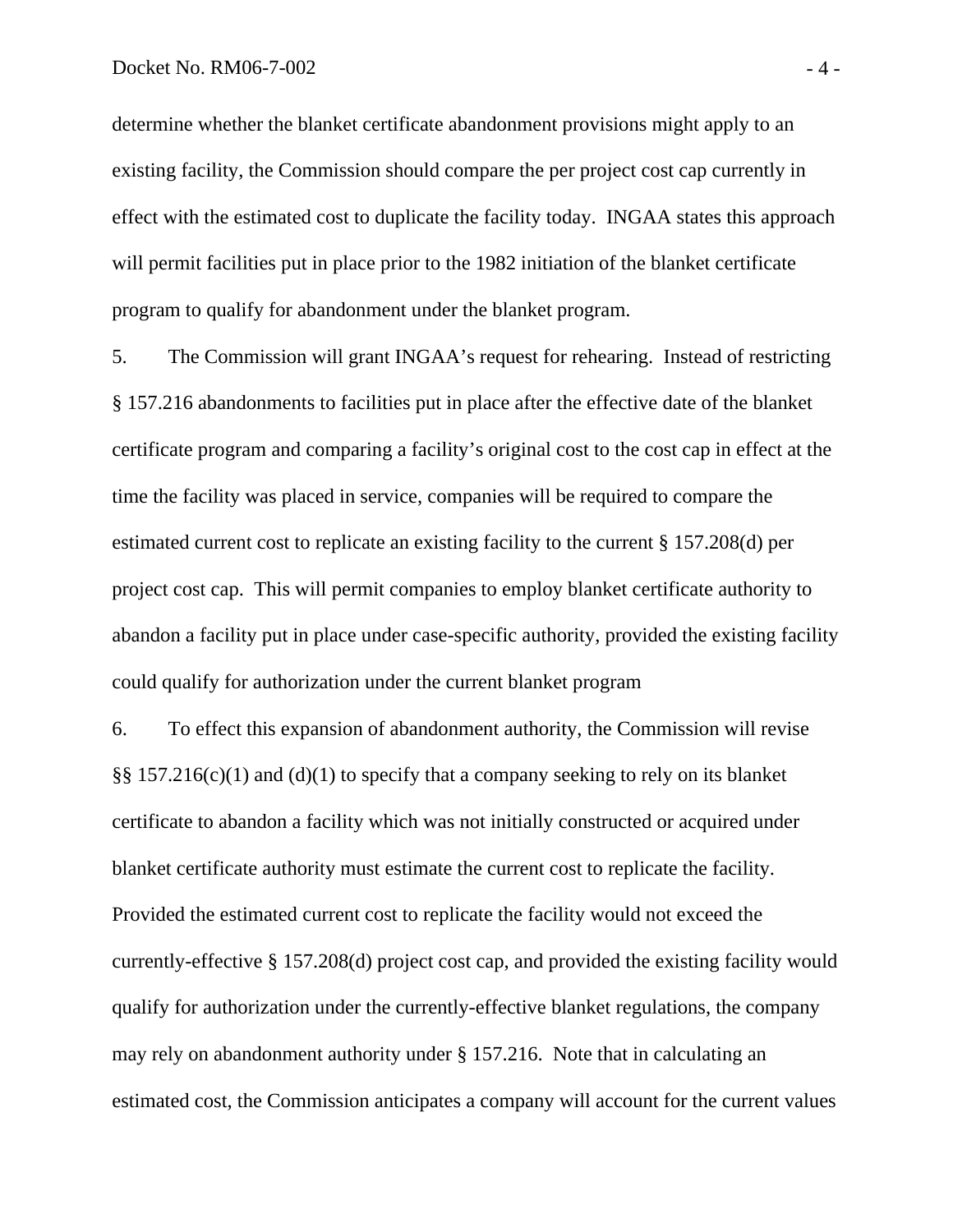of a facility's various component costs, such as land acquisition, public outreach, agency involvement, materials, labor, and environmental mitigation and remediation.**<sup>5</sup>** In addition, the Commission will revise  $\S$   $\S$  157.216(a)(2) and (b)(2) to clarify that any existing facility that could be constructed or acquired under the currently-effective blanket certificate program criteria can be abandoned under blanket certificate authority, provided that, as is currently the case, the blanket certificate holder obtains the written consent of each customer served using the facility during the past 12 months.

7. In view of the above described revisions to the June 2007 order and blanket certificate abandonment regulations, INGAA's request for rehearing is granted.

#### **III. Information Collection Statement**

8. The Office of Management and Budget (OMB) regulations require that OMB approve certain information collection requirements imposed by an agency.**<sup>6</sup>** The Final Rule's revisions to the information collection requirements for blanket certificate projects were approved under OMB Control Nos. 1902-0128 and 1902-0060. While this order on rehearing clarifies aspects of the existing information collection requirements for the blanket certificate program, it does not add to these requirements. Accordingly, a copy of this order will be sent to OMB for informational purposes only.

**6** 5 CFR 1320.11 (2007).

**<sup>5</sup>** See, e.g., the reporting requirements for describing a project's costs in 18 CFR 157.208(e)(3) (2007). The Commission suggests a blanket certificate holder contemplating action under 18 CFR 157.216 review the record in this proceeding, which includes comments on past and present project cost comparisons.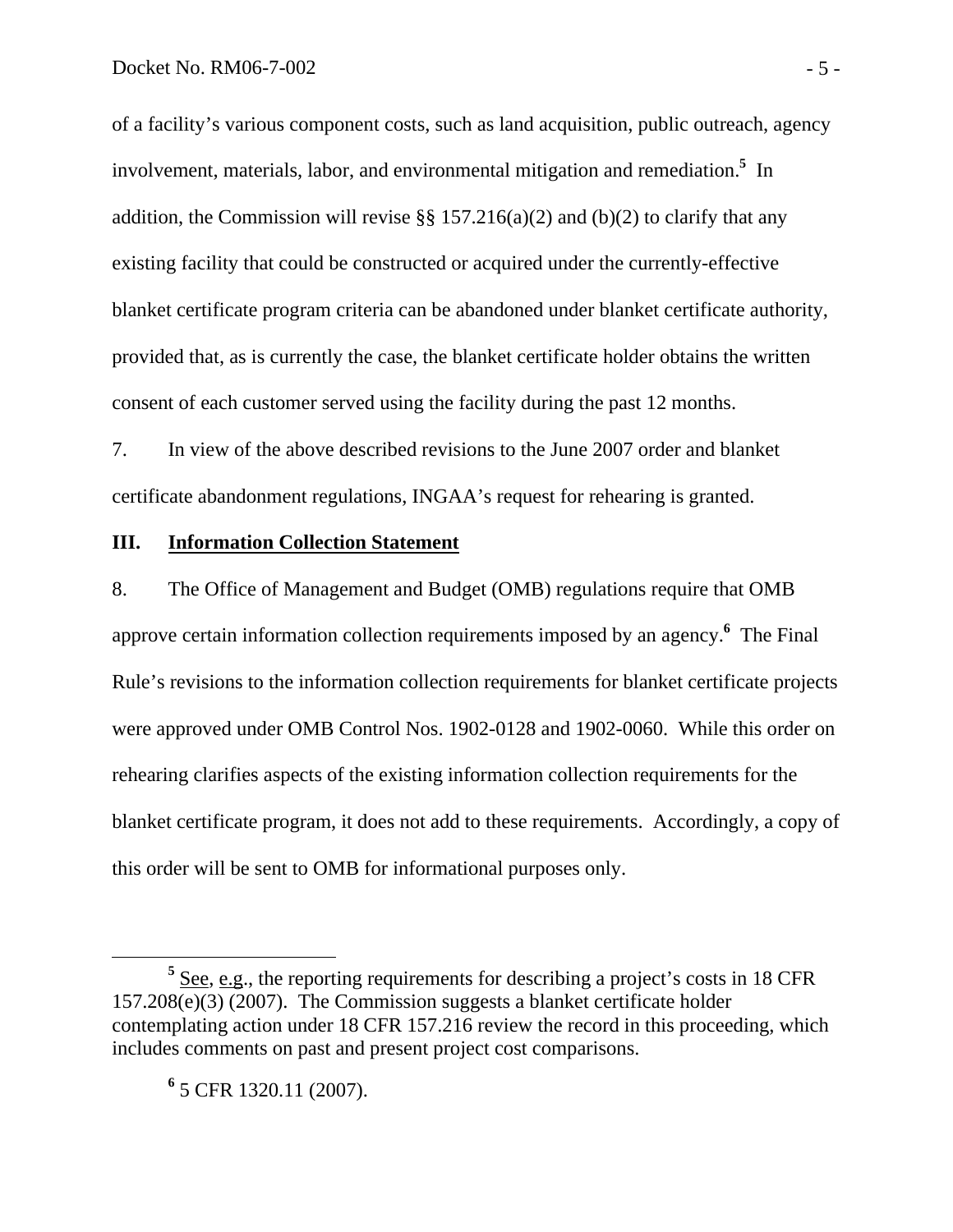# **IV. Document Availability**

9. In addition to publishing the full text of this document in the Federal Register, the Commission provides all interested persons an opportunity to view and print the contents of this document via the Internet through FERC's website (http://www.ferc.gov) and in FERC's Public Reference Room during normal business hours (8:30 a.m. to 5:00 p.m. Eastern time) at 888 First Street, N.E., Room 2A, Washington D.C. 20426. User assistance is available for FERC's web site during normal business hours (8:30 a.m. to 5 p.m. Eastern time, Monday to Friday) from FERC's Online Support at 202-502-6652, toll free at 1-866-208-3676, or by e-mail at ferconlinesupport@ferc.gov, and from the Public Reference Room at 202-502-8371, TTY at 202-502-8659, or by e-mail at public.referenceroom@ferc.gov.

# **V. Effective Date and Congressional Notification**

10. The modifications made in this request for rehearing will become effective [insert date 30 days after publication in the **FEDERAL REGISTER**]. The provisions of 5 U.S.C. 801 regarding Congressional review of rulemaking do not apply to this order on rehearing, since it clarifies agency procedure and practice.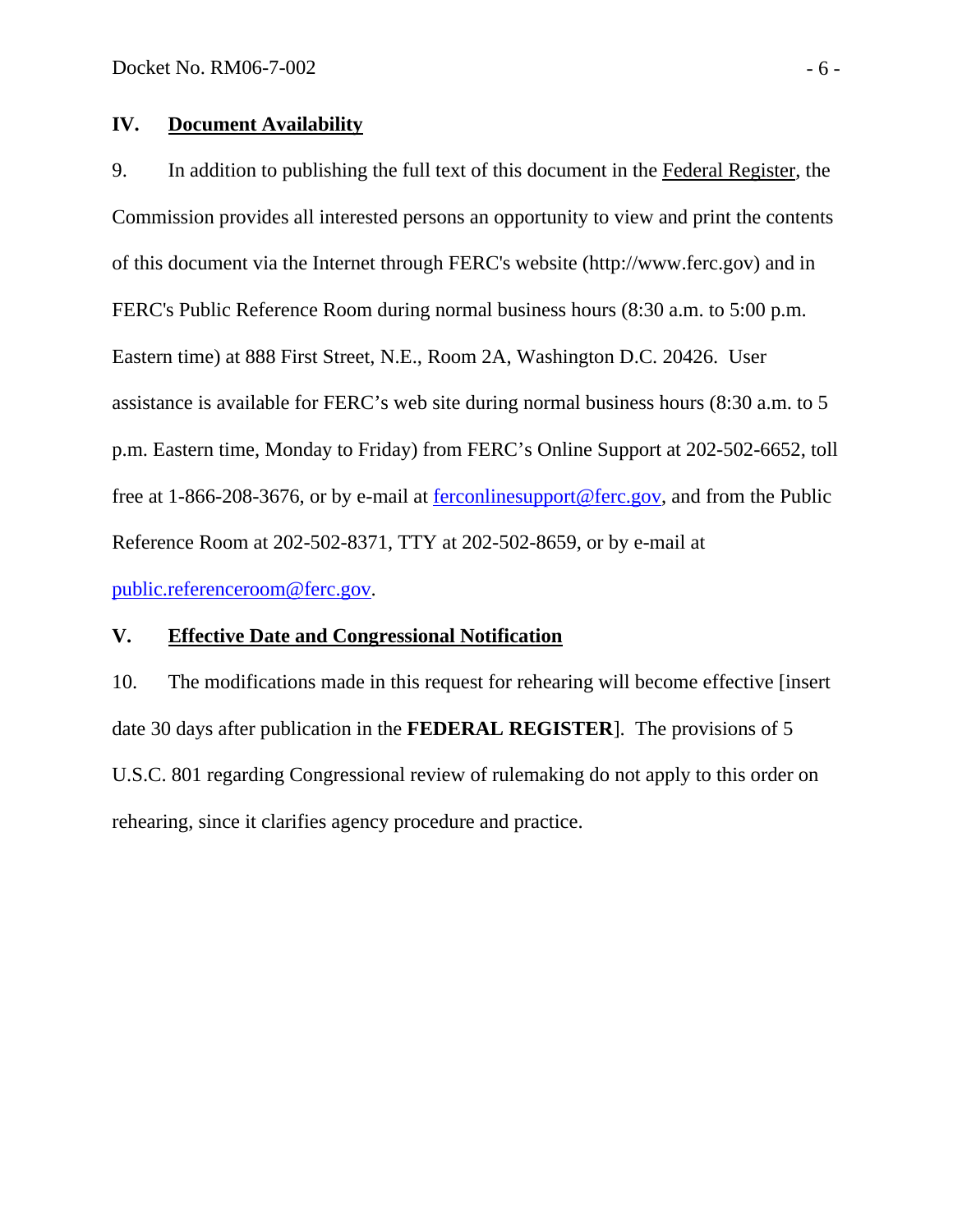# List of subjects in 18 CFR Part 157

Administrative practice and procedure, Natural gas, Reporting and recordkeeping requirements

By the Commission.

(  ${\cal S}$  E A L )

 Kimberly D. Bose, Secretary.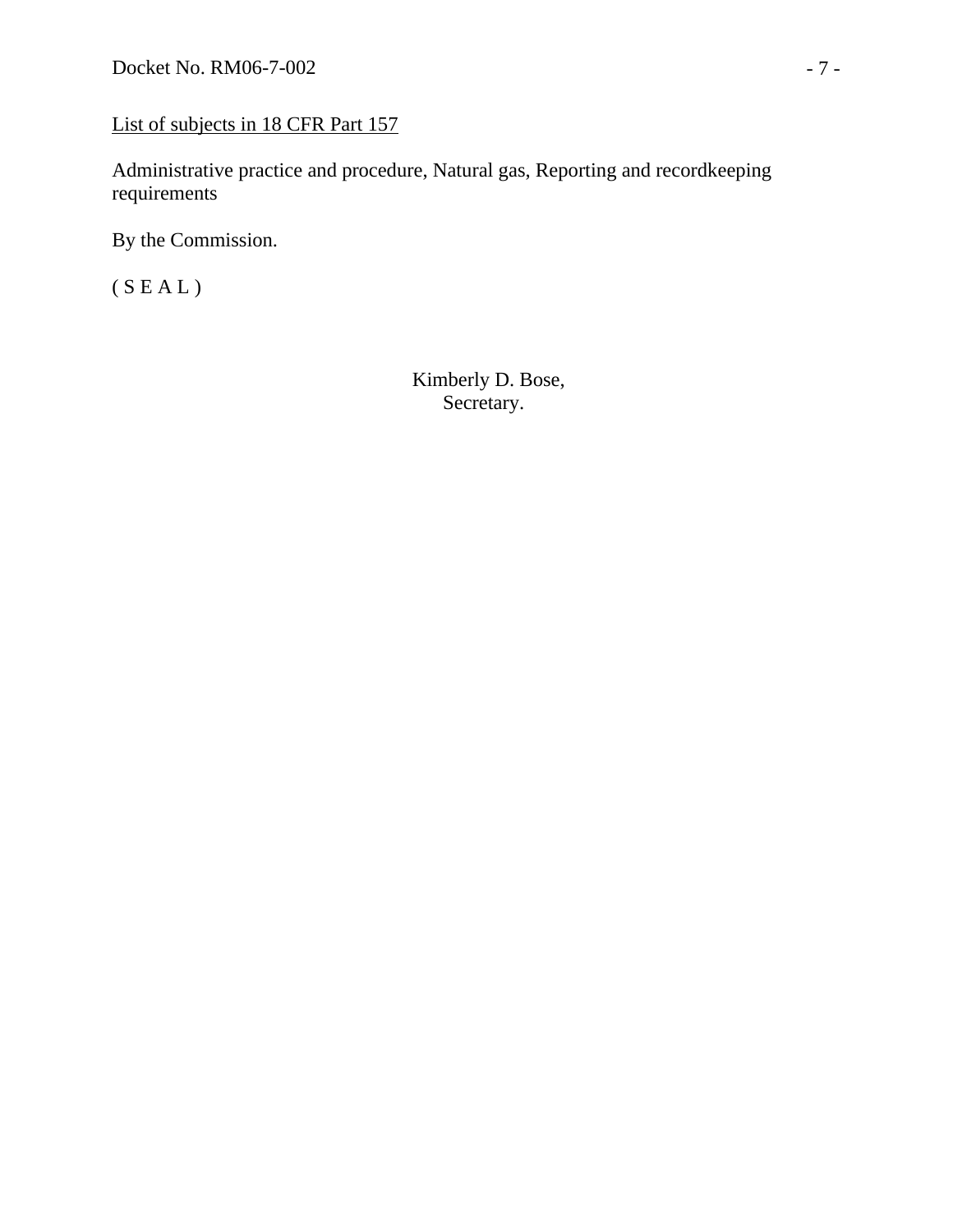In consideration of the foregoing, the Commission amends part 157, Chapter I,

Title 18, Code of Federal Regulations, as follows:

# **PART 157--APPLICATIONS FOR CERTIFICATES OF PUBLIC CONVENIENCE AND NECESSITY AND FOR ORDERS PERMITTING AND APPROVING ABANDONMENT UNDER SECTION 7 OF THE NATURAL GAS ACT**

1. The authority citation for part 157 continues to read as follows: **Authority**: 15 U.S.C. 717-717w.

2. In § 157.216, paragraphs (a)(2), (b)(2), (c)(1), and (d)(1) are revised to read as follows:

# **§ 157.216 Abandonment.**

(a) \* \* \*

(2) A facility that did or could now qualify for automatic authorization as described in § 157.203(b), provided the certificate holder obtains the written consent of each customer served using the facility during the past 12 months.

(b) \* \* \*

(2) Any other facility that did or could now qualify for prior notice authorization as described in § 157.203(c), provided the certificate holder obtains the written consent of each customer served using the facility during the past 12 months.

 $(c)$  \* \* \*